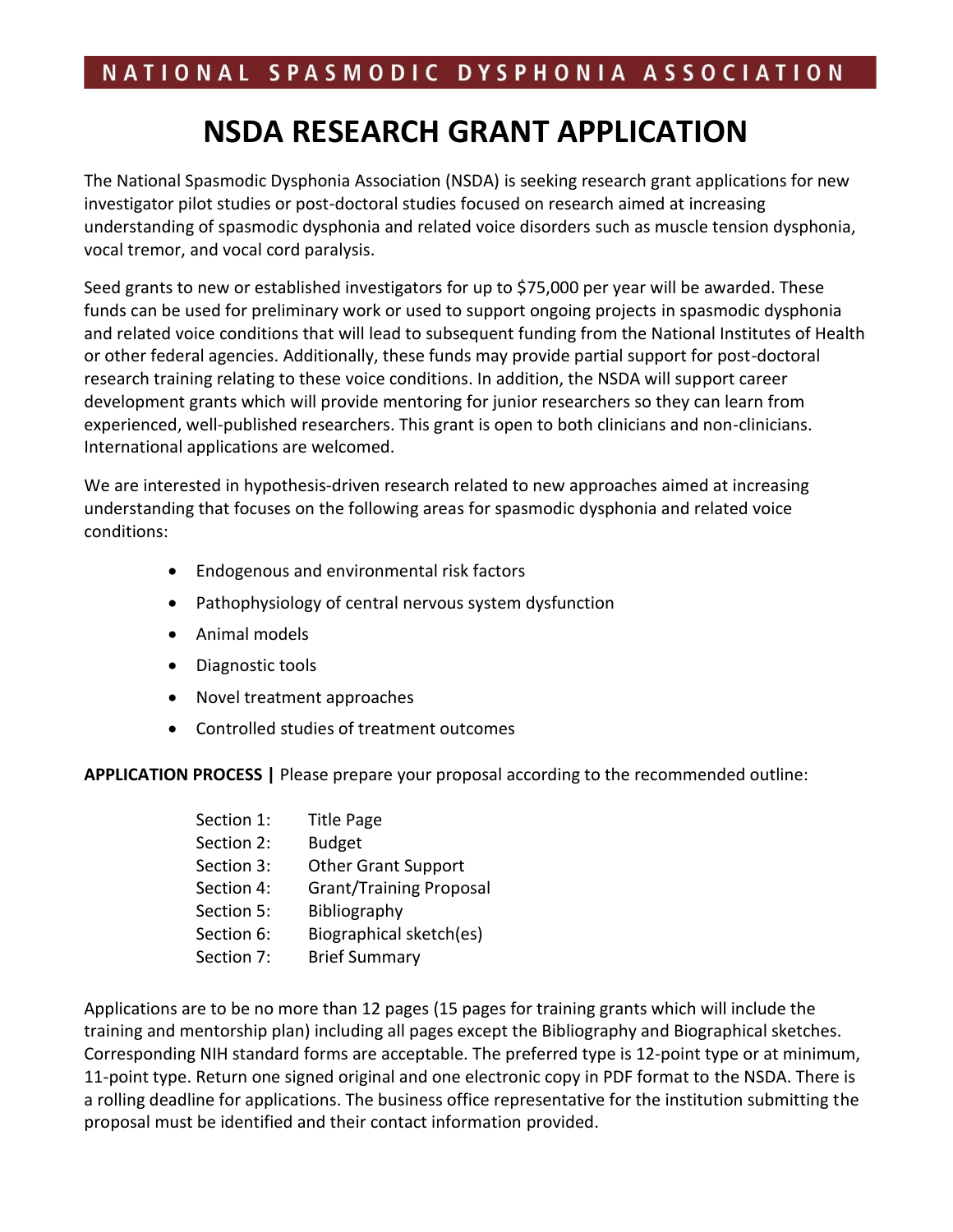**AWARD PROCESS |** The NSDA Scientific Advisory Board (SAB) will review and rank the proposals based on scientific merit, relevance, and other factors as determined by the SAB. Recommendations will be made to the Board of Directors of the NSDA for final decision of award funding.

The Grantee will provide the name of the institution to whom the funding checks are to be made payable to and indicate the mailing address.

#### **CONDITION OF THE AWARD**

- Research involving human and/or animals requires appropriate institutional review and approval. Documentation of approval is required at the time of funding. Funding will begin once IRB approval has occurred.
- Indirect costs and/or institutional overhead should be limited to 10% or less and inclusive of the total grant of up to \$75,000.
- The Grantee agrees to provide a recent photograph of him/herself for publication in NSDA materials such as *Our Voice* or at the organization's website.
- The Grantee is required to cite the NSDA in in any published scientific works.
- The Grantee is expected to submit a 6-month progress report, and then a final progress report within three months of the end of the grant.
- Principal investigators may be asked to present his/her results at a NSDA symposium, webinar, or virtual meeting.
- The Grantee must notify the NSDA in writing immediately if he/she changes institutions or discontinues work on the funded research. If the Grantee fails to perform the work in good faith as according to this application, the Grantee Institution agrees to return the unused funds upon request by the NSDA.
- Based on circumstances, the NSDA will consider granting a no-cost extension.

**CONTACT INFORMATION |** Applications and questions should be directed to:

National Spasmodic Dysphonia Association 300 Park Boulevard, Suite 175, Itasca, IL 60143 Phone: 800-795-6732 | eFax: 630-250-4505 E-mail: [NSDA@dysphonia.org](mailto:NSDA@dysphonia.org) Website: [www.dysphonia.org](http://www.dysphonia.org/)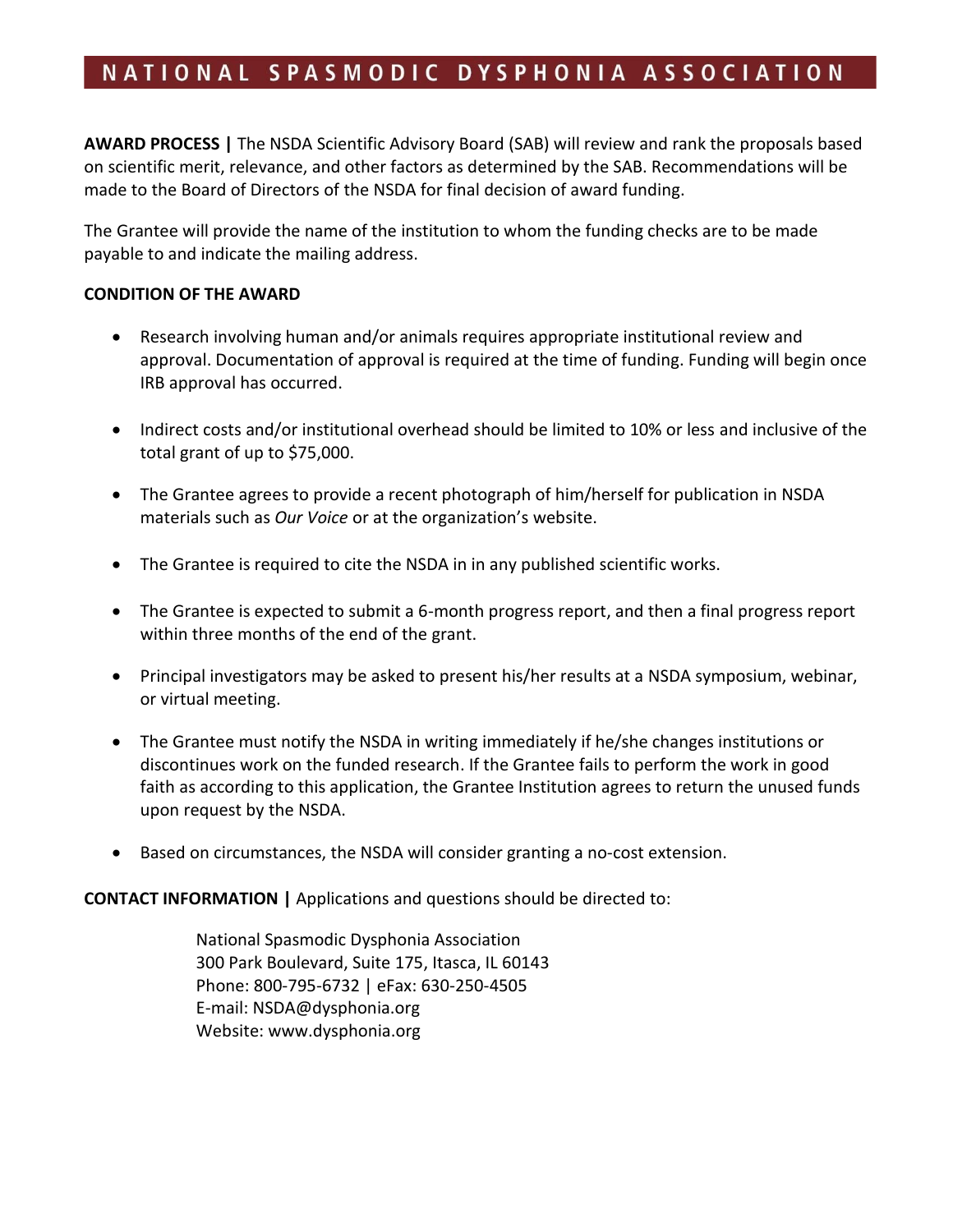## **SECTION 1 | TITLE PAGE**

#### **CONTACT INFORMATION**

| Name of Principal Investigator                                                                               | Title                                                                        |                                          |
|--------------------------------------------------------------------------------------------------------------|------------------------------------------------------------------------------|------------------------------------------|
| Institution                                                                                                  |                                                                              |                                          |
| Address                                                                                                      |                                                                              |                                          |
| City                                                                                                         | State/Province                                                               | Zip/Postal Code                          |
| Phone                                                                                                        | E-mail                                                                       |                                          |
| PROJECT INFORMATION                                                                                          |                                                                              |                                          |
| <b>Title of Project</b>                                                                                      |                                                                              |                                          |
| <b>Total Amount Requested</b>                                                                                | Proposed Dates of Project                                                    |                                          |
| If applicable   Will research involve human subjects? __ Y __ N                                              | If yes, has the Internal Review Board (IRB) approved the research? __ Y __ N |                                          |
| If applicable   Has the Institutional Animal Care and Use Committee (IACUC) approved the research? __ Y __ N |                                                                              |                                          |
| PAYMENT INFORMATION                                                                                          |                                                                              |                                          |
| Contact Person in Grant Office                                                                               | E-mail                                                                       | Phone                                    |
| <b>Mailing Address for Payment</b>                                                                           | OR                                                                           | Wire transfer routing and account number |
| To whom the check is made payable to (if applicable)                                                         |                                                                              |                                          |

*I certify that the statements herein are true, complete, and accurate to the best of my knowledge and accept the obligation to comply with the term and conditions presented if a grant is awarded as a result of this application.*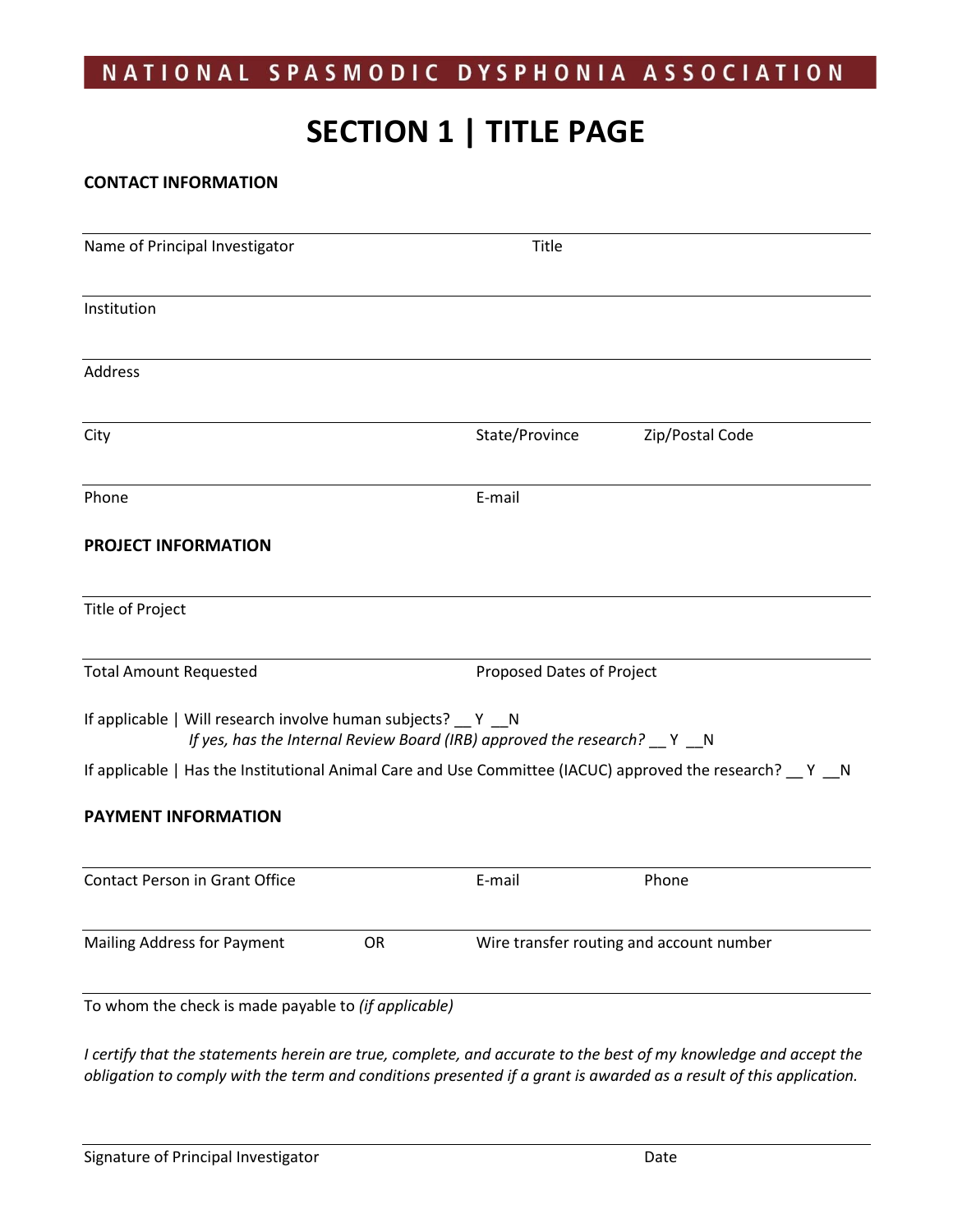# **SECTION 2 | BUDGET**

**Instructions |** Grant applications should be no more than \$75,000. Indirect costs and/or institutional overhead should be limited to 10% or less and inclusive of the total amount no greater than \$75,000.

| Personnel                                                       | Amount<br><b>US dollars</b> |
|-----------------------------------------------------------------|-----------------------------|
| Include name, title, and percent of effort                      |                             |
|                                                                 |                             |
|                                                                 |                             |
|                                                                 |                             |
|                                                                 |                             |
| Equipment                                                       |                             |
| Itemize                                                         |                             |
|                                                                 |                             |
|                                                                 |                             |
| <b>Supplies</b>                                                 |                             |
| Itemize                                                         |                             |
|                                                                 |                             |
|                                                                 |                             |
|                                                                 |                             |
| <b>Participant Costs</b>                                        |                             |
| May include travel reimbursement and stipends for participation |                             |
|                                                                 |                             |
|                                                                 |                             |
| <b>Other Expenses</b>                                           |                             |
| Itemize and include indirect costs here                         |                             |
|                                                                 |                             |
|                                                                 |                             |
| <b>TOTAL</b>                                                    |                             |

**Justification for major budget items:**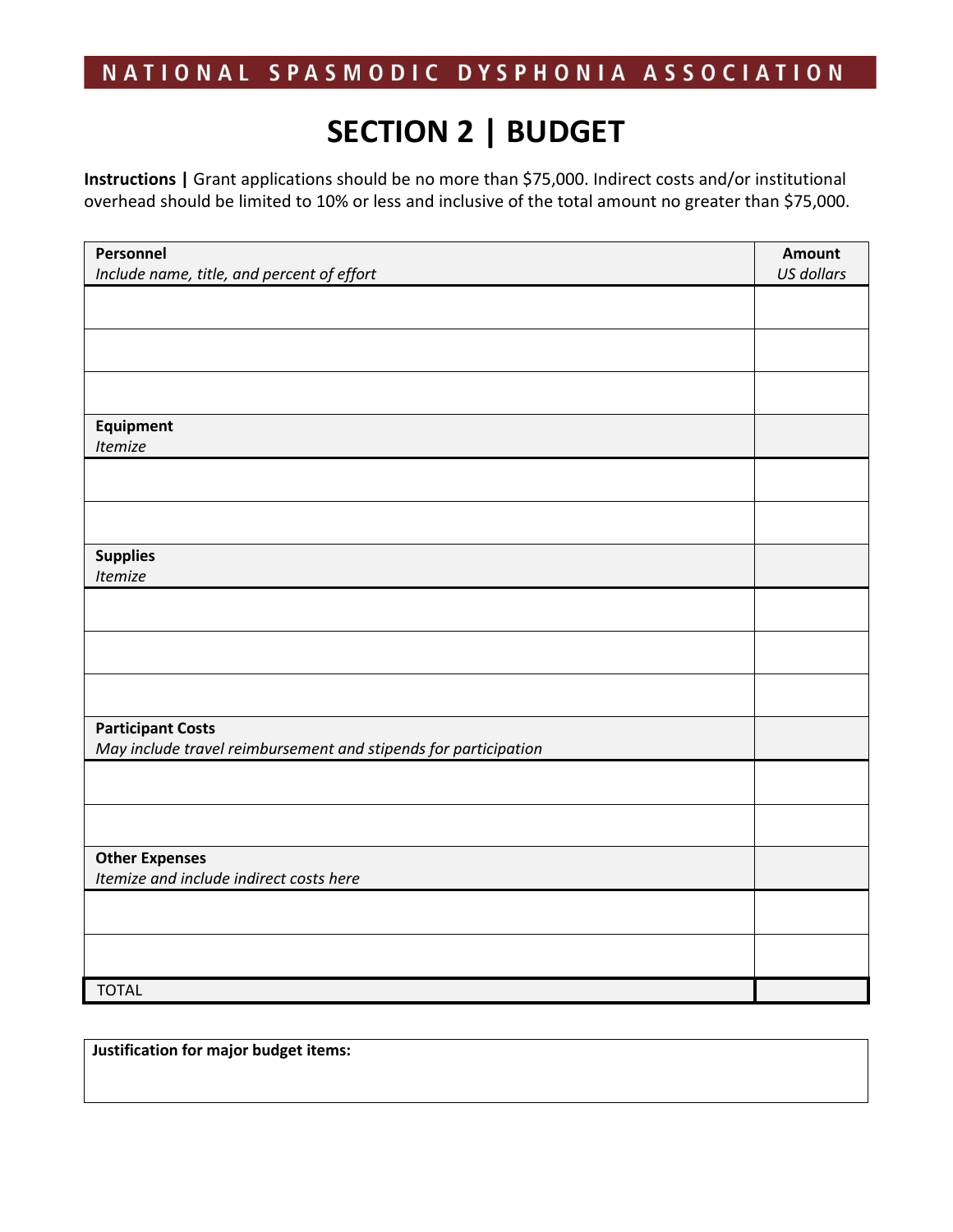## **SECTION 3 | OTHER GRANT SUPPORT**

| <b>Title</b>           |                   |
|------------------------|-------------------|
| <b>Funding Agent</b>   |                   |
| <b>Inclusive Dates</b> |                   |
| Amount                 | Is there overlap? |

| <b>Title</b>           |                   |
|------------------------|-------------------|
| <b>Funding Agent</b>   |                   |
| <b>Inclusive Dates</b> |                   |
| Amount                 | Is there overlap? |

| <b>Title</b>           |                   |
|------------------------|-------------------|
| <b>Funding Agent</b>   |                   |
| <b>Inclusive Dates</b> |                   |
| Amount                 | Is there overlap? |

| <b>Title</b>           |                   |
|------------------------|-------------------|
| <b>Funding Agent</b>   |                   |
| <b>Inclusive Dates</b> |                   |
| Amount                 | Is there overlap? |

| <b>Title</b>           |                   |
|------------------------|-------------------|
| <b>Funding Agent</b>   |                   |
| <b>Inclusive Dates</b> |                   |
| Amount                 | Is there overlap? |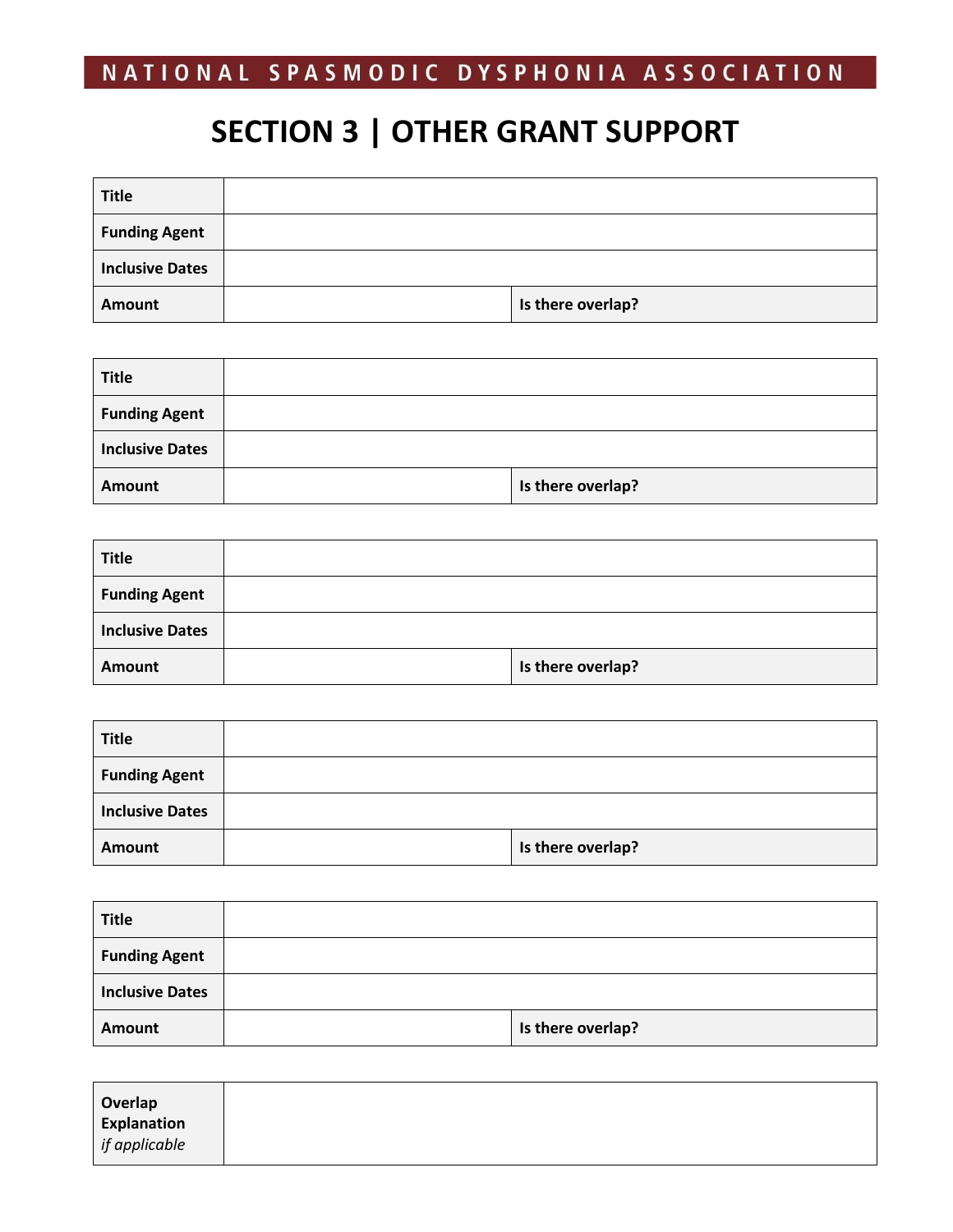## **SECTION 4 | GRANT/TRAINING PROPOSAL**

**Instructions |** The grant proposal should not exceed four pages and include:

- Specific aims
- Background, to include rationale and relevance to spasmodic dysphonia
- Preliminary data
- Methods
- Timeline
- Experimental design and methods including power analysis
- Significance

**Instructions |** For training proposals, please also include the following information which should not exceed three pages in addition to the grant application:

- Training environment
- Mentor
- Training Activities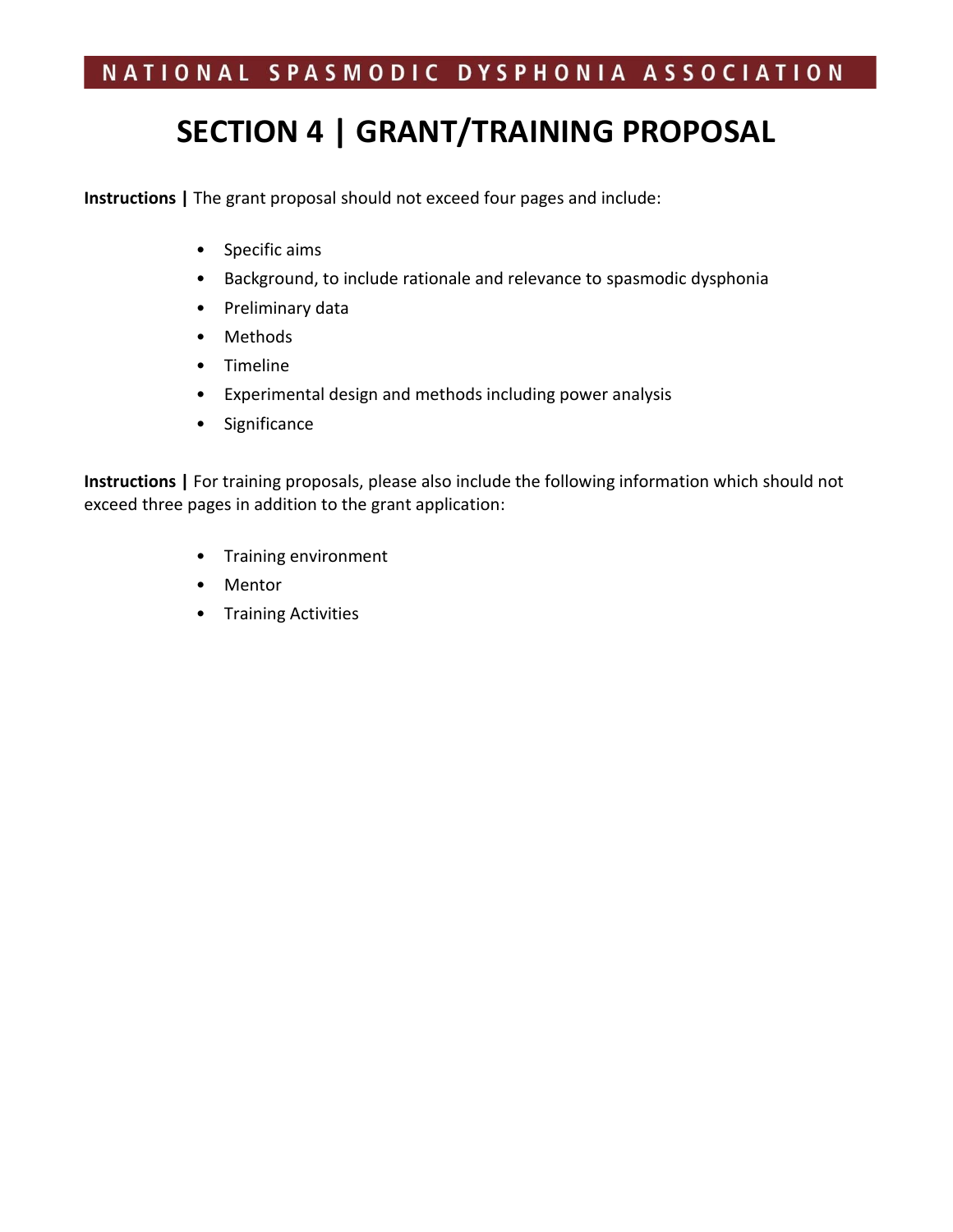# **SECTION 5 | BIBLIOGRAPHY**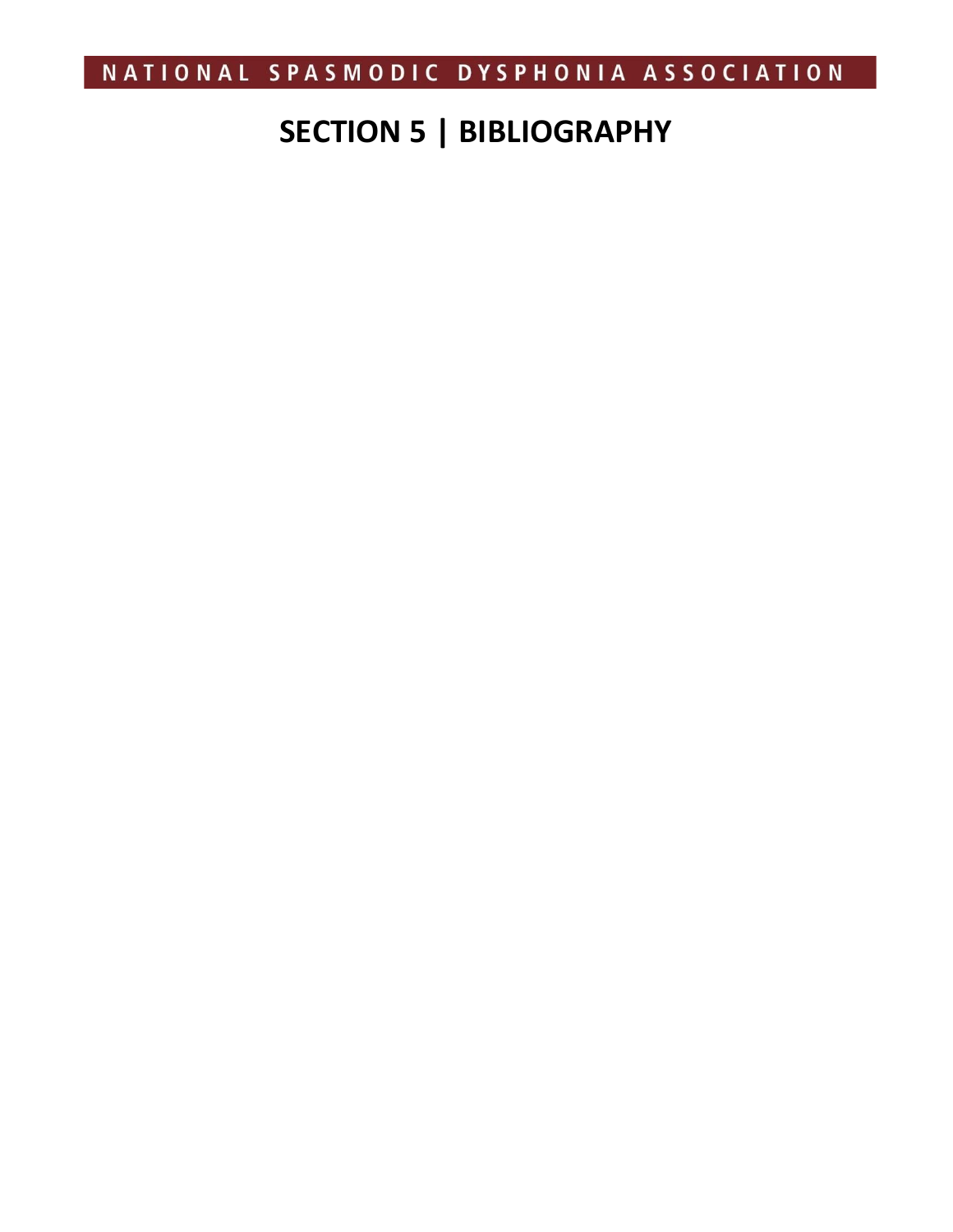## **SECTION 6 | BIOGRAPHICAL SKETCH**

**Instructions |** The NIH Biosketch form may be submitted instead of this form. Give the following information for the essential personnel, consultants, and collaborators. Begin with the Principal Investigator/Program Director. Please do not exceed two pages.

#### **Name of Principal Investigator**

#### Position/Title

**Education |** Begin with initial professional education and include post-doctoral training.

| <b>Institution and Location</b> | Year | <b>Field of Study</b> |
|---------------------------------|------|-----------------------|
|                                 |      |                       |
|                                 |      |                       |
|                                 |      |                       |
|                                 |      |                       |
|                                 |      |                       |

**Research and Professional Experience |** Concluding with present position, list in chronological order previous employment, experience, and honors. Key personnel include the Principal Investigator and any other individuals who participate in the scientific development or execution of the project. Key personnel typically include all individuals with doctoral or other professional degrees. Some projects will also include individuals with masters or baccalaureate degrees; however, those personnel must contribute in a substantive way to the scientific development or execution of the project. List in chronological order, the titles, all authors, and complete references to all peer-reviewed publications during the past three years and earlier publications pertinent to this application. If the list of publications in the last three years exceeds two pages, select the most pertinent publications. 12-point type is preferred.